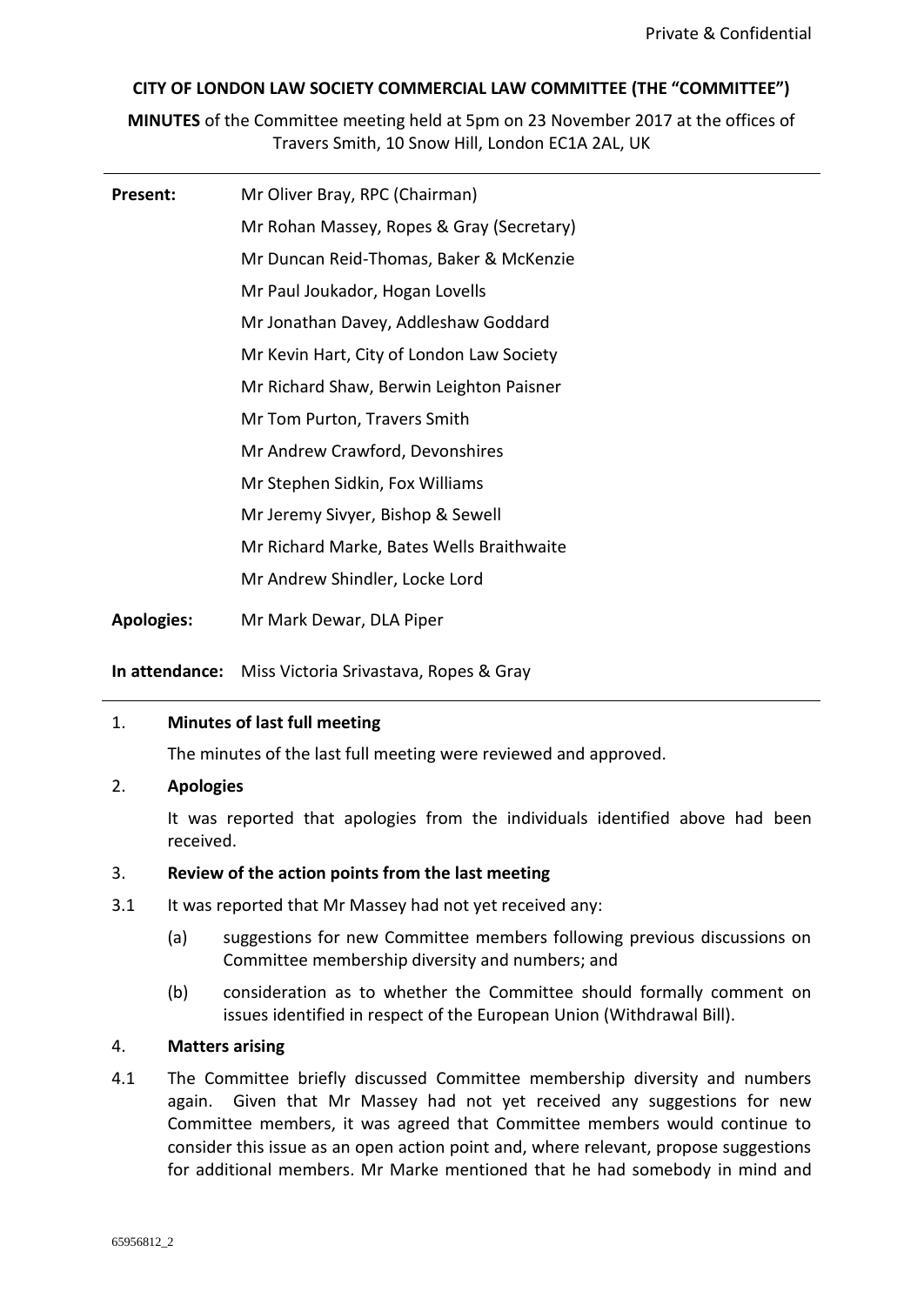will follow this up. My Bray commented that at the CLLS Committee's Chairs' meeting held on  $15<sup>th</sup>$  November the issue of diversity among committee members was raised and is a point they are keen to address not only at a CLLS Committee level but also at a trainee level and across the industry.

- 4.2 Mr Massey mentioned that as a stepping stone the committee could invite more in house lawyers to be members and see whether their perspective adds any benefit to the Committee
- 4.3 Mr Hart mentioned that a new data protection committee and international committee were going to be formed and asked everyone to propose potential names. Mr Hart mentioned that he would like to get a chair in place for each committee by mid December, 2017.
- 4.4 Mr Sidkin asked whether a constitutional law committee would be formed on the basis of Henry VIII clauses potentially being implemented into contracts. Mr Hart said that this is something that the CLLS should consider and also something that they should consider talking directly to the relevant minister about.

## 5. **CLLS Committees Chairs' Meeting update**

- 5.1 Mr Bray mentioned that the feedback from senior partners has been that the work that the CLLS are undertaking has been excellent. The only drawback that was mentioned was that the Committees may not sell themselves sufficiently and they need to be more proactive with Government than reactive. It was raised that there should be an effort to undertake this across the board at CLLS level, as well as at specialist Committee levels.
- 5.2 It was suggested that Committees could occasionally have guest speakers about particular topics to encourage more feedback from individuals in Government positions. Mr Bray mentioned that this is something that the Construction Law committee have already implemented whereby they do a training session once a year. It was mentioned that we should increase contact with civil servants to better understand their thoughts.
- 5.3 Mr Bray said that the chair reported on two committees liaising with the MOJ in relation to Brexit, however nothing has come from these discussions yet. It was mentioned that the CLLS are finding that their views are not being reflected in Government decisions that come out.
- 5.4 Mr Joukador commented that there is a difficulty in forming a view on Brexit when one is representing both their own firm and the CLLS to which Mr Hart responded that as the CLLS haven't formed a view on Brexit he doesn't see this as an issue. Mr Hart said that specialists should keep focusing on how Brexit is affecting their areas and feed back any perceived issues to the chair.

## 6. **Brexit update**

6.1 The Committee reached a broad consensus that its efforts to provide the market with a Brexit checklist/flowchart/roadmap and Brexit clause should be put on hold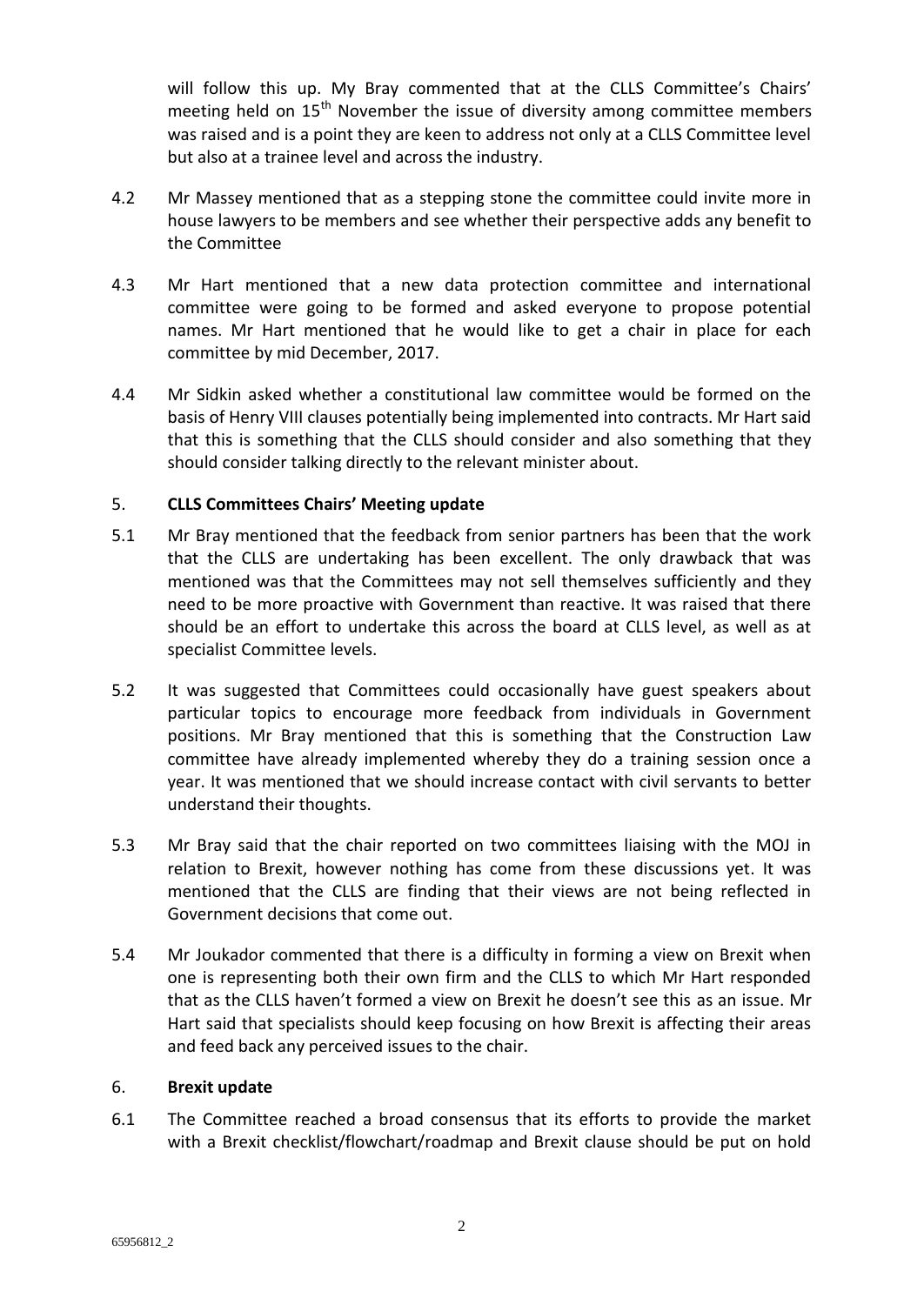until there was better clarity on the Government's strategy on Brexit and its likely impact.

## 7. **Commissioner vacancies**

Mr Massey mentioned that the relevant link was on the agenda and as follows: <https://jac.judiciary.gov.uk/news/applications-open-3-jac-commissioner-vacancies>**.**  Mr Massey said that he had not received any comments on this matter.

## 8. **Interesting cases and/or practice points**

- 8.1 Mr Sidkin mentioned that (The Software Incubator Ltd v Computer Associates Ltd [2016] EWHC 1587 (QB)) was being heard in the Court of Appeal this week, but that no judgment had been handed down yet. Computer Associates Ltd were appealing the fact that Software was held to be a "good" in the context of a commercial agency agreement, such that a software supplier was liable to pay damages, compensation and post-termination commission to its commercial agent following termination of the agency agreement.
- 8.2 *W Nagel (a firm) and Pluczenik Diamond Company NV[1]* was mentioned. It was held that even though Nagel was not considered to be a commercial agent, the fact that diamonds are commodities meant that damages were awarded as if Nagel had in fact been a commercial agent.
- 8.3 ERGO Poist'ovňa, a.s. v Alžbeta Barlíková was also briefly mentioned. This case concerned the interpretation of Article 11 of Council Directive 86/653/EEC and was noted to not say anything particularly outstanding.
- 8.4 Mr Crawford discussed the issues arising out of emergency relief appeals, such as those arising in the wake of the Grenfall tower disaster. It was mentioned that the way in which these appeals are initiated have not always followed the UK Government Disaster Appeals guidelines, resulting in a lot of money being held in funds that cannot be used or distributed. Questions are arising around appeals that fail and what subsequently happens to the money. It was discussed that it is not always obvious whether or not this money wold be deemed *bona vacantia* or deemed frozen in perpetuity.
- 8.5 Mr Shindler raised a couple of issued for discussion on the GDPR. It was mentioned how the GDPR could be interpreted as not being wider in certain respects. Firstly, with regard to territoriality he discussed the new market test that has been incorporated into the Regulation. Secondly, with regard to the international data transfer rules, the GDPR refers to "third countries", which could refer to countries outside of the EU instead of the EEA. Mr Massey mentioned that another overview of the GDPR guidance had been issued this week. Mr Purton discussed how the GDPR poses real issues when assisting clients on separation exercises and when providing transitional support, as to the roles of the parties involved.
- 8.6 Mr Massey gave an update on the upcoming e-Privacy Regulation. He noted that it is currently in trilogue and that the opinions that have been released discussed the inconsistencies between the GDPR. Mr Bray discussed how the e-Privacy Regulation would be detrimental to the tech industry.